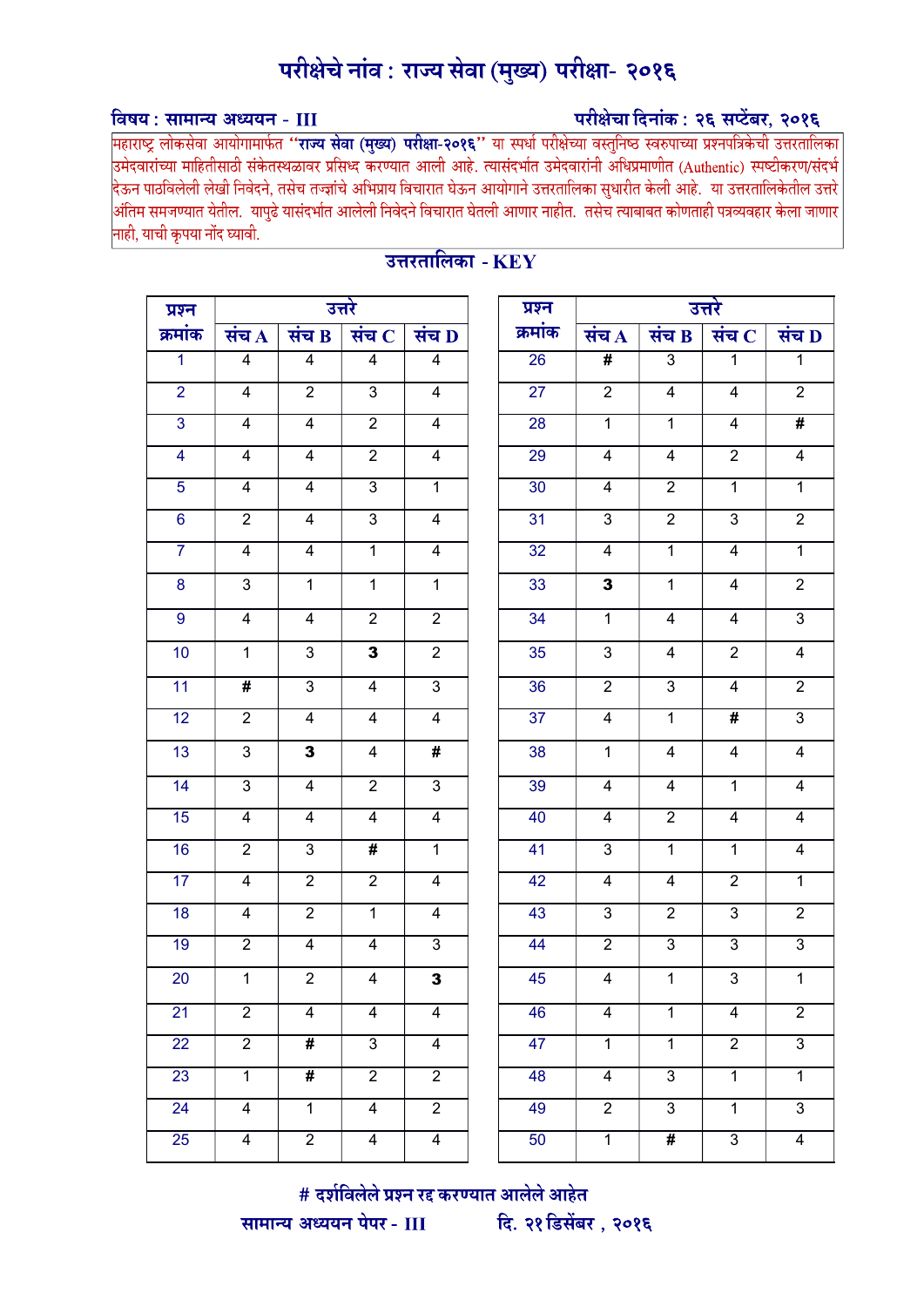| प्रश्न          |                    |                         | उत्तरे                  |                | प्रश्न          |                    |                         | उत्तरे                  |                |
|-----------------|--------------------|-------------------------|-------------------------|----------------|-----------------|--------------------|-------------------------|-------------------------|----------------|
| क्रमांक         | संच $\overline{A}$ | संच $\mathbf B$         | संच $ {\bf C} $         | संच $\bf{D}$   | क्रमांक         | संच $\overline{A}$ | संच $B$                 | संच $\,$ $\,$           | संच 1          |
| 51              | $\overline{3}$     | $\overline{3}$          | $\overline{3}$          | $\overline{1}$ | 76              | $\overline{2}$     | $\overline{2}$          | $\overline{\mathbf{4}}$ | $\overline{1}$ |
| 52              | $\overline{1}$     | $\overline{2}$          | #                       | $\overline{3}$ | 77              | $\overline{1}$     | $\overline{3}$          | $\overline{1}$          | $\overline{2}$ |
| 53              | $\overline{3}$     | $\overline{3}$          | $\overline{3}$          | $\overline{3}$ | 78              | $\overline{3}$     | $\overline{4}$          | $\overline{3}$          | $\overline{2}$ |
| 54              | $\overline{3}$     | $\overline{3}$          | $\overline{4}$          | $\overline{1}$ | 79              | $\overline{3}$     | $\overline{4}$          | $\overline{3}$          | $\overline{4}$ |
| 55              | $\overline{1}$     | $\overline{4}$          | $\overline{4}$          | $\overline{3}$ | 80              | $\overline{1}$     | $\overline{3}$          | $\overline{1}$          | $\overline{2}$ |
| 56              | #                  | $\overline{\mathbf{4}}$ | $\overline{2}$          | $\overline{3}$ | 81              | $\overline{4}$     | $\overline{2}$          | $\overline{3}$          | $\overline{1}$ |
| 57              | $\overline{1}$     | $\overline{1}$          | $\overline{3}$          | $\overline{3}$ | 82              | $\overline{2}$     | $\overline{3}$          | $\overline{4}$          | $\overline{2}$ |
| 58              | $\overline{3}$     | $\overline{3}$          | $\overline{\mathbf{4}}$ | $\overline{2}$ | 83              | $\overline{2}$     | $\overline{4}$          | $\overline{1}$          | $\overline{3}$ |
| 59              | $\overline{2}$     | $\overline{3}$          | $\overline{3}$          | $\overline{4}$ | 84              | $\overline{2}$     | $\overline{\mathbf{4}}$ | $\overline{4}$          | $\overline{4}$ |
| 60              | $\overline{3}$     | $\overline{3}$          | $\overline{1}$          | $\overline{3}$ | 85              | $\overline{4}$     | $\overline{1}$          | $\overline{4}$          | $\overline{3}$ |
| 61              | $\overline{3}$     | $\overline{2}$          | $\overline{3}$          | 4              | 86              | $\overline{2}$     | $\mathbf{1}$            | $\overline{1}$          | $\overline{4}$ |
| 62              | $\mathfrak{B}$     | $\overline{3}$          | $\overline{3}$          | $\overline{1}$ | 87              | $\overline{4}$     | $\overline{2}$          | $\overline{3}$          | $\overline{3}$ |
| 63              | $\overline{3}$     | $\overline{3}$          | $\overline{1}$          | $\overline{3}$ | 88              | $\overline{3}$     | $\overline{1}$          | $\overline{2}$          | $\overline{1}$ |
| 64              | $\overline{1}$     | $\overline{1}$          | $\overline{1}$          | $\overline{3}$ | 89              | $\overline{4}$     | $\overline{1}$          | $\overline{2}$          | $\overline{1}$ |
| 65              | $\overline{3}$     | $\overline{4}$          | $\overline{3}$          | #              | 90              | $\overline{1}$     | $\overline{4}$          | $\overline{2}$          | $\overline{4}$ |
| 66              | $\overline{4}$     | $\overline{\mathbf{4}}$ | $\overline{1}$          | $\overline{4}$ | 91              | $\overline{1}$     | $\overline{\mathbf{4}}$ | $\overline{1}$          | $\overline{3}$ |
| 67              | $\overline{3}$     | $\overline{1}$          | $\overline{3}$          | $\overline{4}$ | 92              | $\overline{3}$     | $\overline{3}$          | $\overline{3}$          | $\overline{3}$ |
| 68              | $\overline{1}$     | $\overline{3}$          | $\overline{1}$          | $\overline{4}$ | 93              | $\overline{3}$     | $\overline{3}$          | $\overline{2}$          | $\overline{1}$ |
| 69              | $\overline{1}$     | $\overline{1}$          | $\overline{4}$          | $\overline{1}$ | 94              | $\overline{1}$     | $\overline{4}$          | $\overline{2}$          | $\overline{1}$ |
| $\overline{70}$ | $\overline{1}$     | $\overline{1}$          | $\overline{2}$          | $\overline{3}$ | 95              | $\overline{4}$     | $\overline{2}$          | $\overline{4}$          | $\overline{1}$ |
| $\overline{71}$ | $\overline{4}$     | $\overline{2}$          | $\overline{4}$          | $\overline{4}$ | 96              | $\overline{2}$     | $\overline{4}$          | $\overline{1}$          | $\overline{4}$ |
| $\overline{72}$ | $\overline{3}$     | $\overline{2}$          | $\overline{1}$          | $\overline{2}$ | $\overline{97}$ | $\overline{3}$     | $\overline{3}$          | $\overline{4}$          | $\overline{3}$ |
| $\overline{73}$ | $\overline{2}$     | $\overline{1}$          | $\overline{3}$          | $\overline{3}$ | 98              | $\overline{3}$     | $\overline{2}$          | $\overline{3}$          | $\overline{2}$ |
| $\overline{74}$ | $\overline{4}$     | $\overline{3}$          | $\overline{4}$          | $\overline{1}$ | 99              | $\overline{3}$     | $\overline{2}$          | $\overline{3}$          | $\overline{3}$ |
| 75              | $\overline{1}$     | $\overline{1}$          | $\overline{1}$          | $\overline{2}$ | 100             | $\overline{4}$     | $\overline{2}$          | $\overline{2}$          | $\overline{1}$ |
|                 |                    |                         |                         |                |                 |                    |                         |                         |                |

| उत्तरे                    |                         |                         | प्रश्न          |                         |                         | उत्तरे         |                           |
|---------------------------|-------------------------|-------------------------|-----------------|-------------------------|-------------------------|----------------|---------------------------|
| व $\bf B$                 | संच $ {\bf C} $         | संच $\overline{D}$      | क्रमांक         | संच $\overline{A}$      | संच $B$                 | संच $ C $      | संच D                     |
| $\overline{3}$            | $\overline{3}$          | $\overline{1}$          | 76              | $\overline{2}$          | $\overline{2}$          | $\overline{4}$ | $\overline{1}$            |
| $\overline{2}$            | #                       | $\overline{3}$          | 77              | $\overline{1}$          | $\overline{3}$          | $\overline{1}$ | $\overline{2}$            |
| $\overline{3}$            | $\overline{3}$          | $\overline{3}$          | 78              | $\overline{3}$          | $\overline{\mathbf{4}}$ | $\overline{3}$ | $\overline{2}$            |
| $\overline{3}$            | $\overline{4}$          | $\overline{1}$          | 79              | $\overline{3}$          | $\overline{4}$          | $\overline{3}$ | $\overline{4}$            |
| $\overline{4}$            | $\overline{4}$          | $\overline{3}$          | $\overline{80}$ | $\overline{1}$          | $\overline{3}$          | $\overline{1}$ | $\overline{2}$            |
| $\overline{4}$            | $\overline{2}$          | $\overline{3}$          | $\overline{81}$ | $\overline{4}$          | $\overline{2}$          | $\overline{3}$ | $\overline{1}$            |
| $\overline{1}$            | $\overline{3}$          | $\overline{3}$          | 82              | $\overline{2}$          | $\overline{3}$          | $\overline{4}$ | $\overline{2}$            |
| $\overline{3}$            | $\overline{4}$          | $\overline{2}$          | 83              | $\overline{2}$          | $\overline{4}$          | $\overline{1}$ | $\overline{3}$            |
| $\overline{3}$            | $\overline{3}$          | $\overline{4}$          | 84              | $\overline{2}$          | $\overline{4}$          | $\overline{4}$ | $\overline{4}$            |
| $\overline{3}$            | $\overline{1}$          | $\overline{3}$          | 85              | $\overline{\mathbf{4}}$ | $\overline{1}$          | $\overline{4}$ | $\overline{3}$            |
| $\overline{2}$            | $\overline{3}$          | $\overline{\mathbf{4}}$ | 86              | $\overline{2}$          | $\overline{1}$          | $\overline{1}$ | $\overline{\mathbf{4}}$   |
| $\overline{3}$            | 3                       | $\mathbf{1}$            | 87              | $\overline{\mathbf{4}}$ | $\overline{c}$          | 3              | $\ensuremath{\mathsf{3}}$ |
| $\overline{\overline{3}}$ | $\overline{1}$          | $\overline{3}$          | 88              | $\overline{3}$          | $\overline{1}$          | $\overline{2}$ | $\overline{1}$            |
| $\overline{1}$            | $\overline{1}$          | $\overline{3}$          | 89              | $\overline{4}$          | $\overline{1}$          | $\overline{2}$ | $\overline{1}$            |
| $\overline{4}$            | $\overline{3}$          | #                       | 90              | $\overline{1}$          | $\overline{\mathbf{4}}$ | $\overline{2}$ | $\overline{4}$            |
| $\overline{4}$            | $\overline{1}$          | $\overline{4}$          | 91              | $\overline{1}$          | $\overline{\mathbf{4}}$ | $\overline{1}$ | $\overline{3}$            |
| $\overline{1}$            | $\overline{3}$          | $\overline{4}$          | $\overline{92}$ | $\overline{3}$          | $\overline{3}$          | $\overline{3}$ | $\overline{3}$            |
| $\overline{3}$            | $\overline{1}$          | $\overline{4}$          | $\overline{93}$ | $\overline{3}$          | $\overline{3}$          | $\overline{2}$ | $\overline{1}$            |
| $\overline{1}$            | $\overline{\mathbf{4}}$ | $\overline{1}$          | 94              | $\overline{1}$          | $\overline{4}$          | $\overline{2}$ | $\overline{1}$            |
| $\overline{1}$            | $\overline{2}$          | $\overline{3}$          | 95              | $\overline{4}$          | $\overline{2}$          | $\overline{4}$ | $\overline{1}$            |
| $\overline{2}$            | $\overline{\mathbf{4}}$ | $\overline{4}$          | 96              | $\overline{2}$          | $\overline{4}$          | $\overline{1}$ | $\overline{4}$            |
| $\overline{2}$            | $\overline{1}$          | $\overline{2}$          | 97              | $\overline{3}$          | $\overline{3}$          | $\overline{4}$ | $\overline{3}$            |
| $\overline{1}$            | $\overline{3}$          | $\overline{3}$          | 98              | $\overline{3}$          | $\overline{2}$          | $\overline{3}$ | $\overline{2}$            |
| $\overline{3}$            | $\overline{\mathbf{4}}$ | $\overline{1}$          | 99              | $\mathbf{3}$            | $\overline{2}$          | $\overline{3}$ | $\overline{3}$            |
| $\overline{1}$            | $\overline{1}$          | $\overline{2}$          | 100             | $\overline{\mathbf{4}}$ | $\overline{2}$          | $\overline{2}$ | $\overline{1}$            |

#### # दर्शविलेले प्रश्न रद्द करण्यात आलेले आहेत दि. २१ डिसेंबर, २०१६ सामान्य अध्ययन पेपर - III